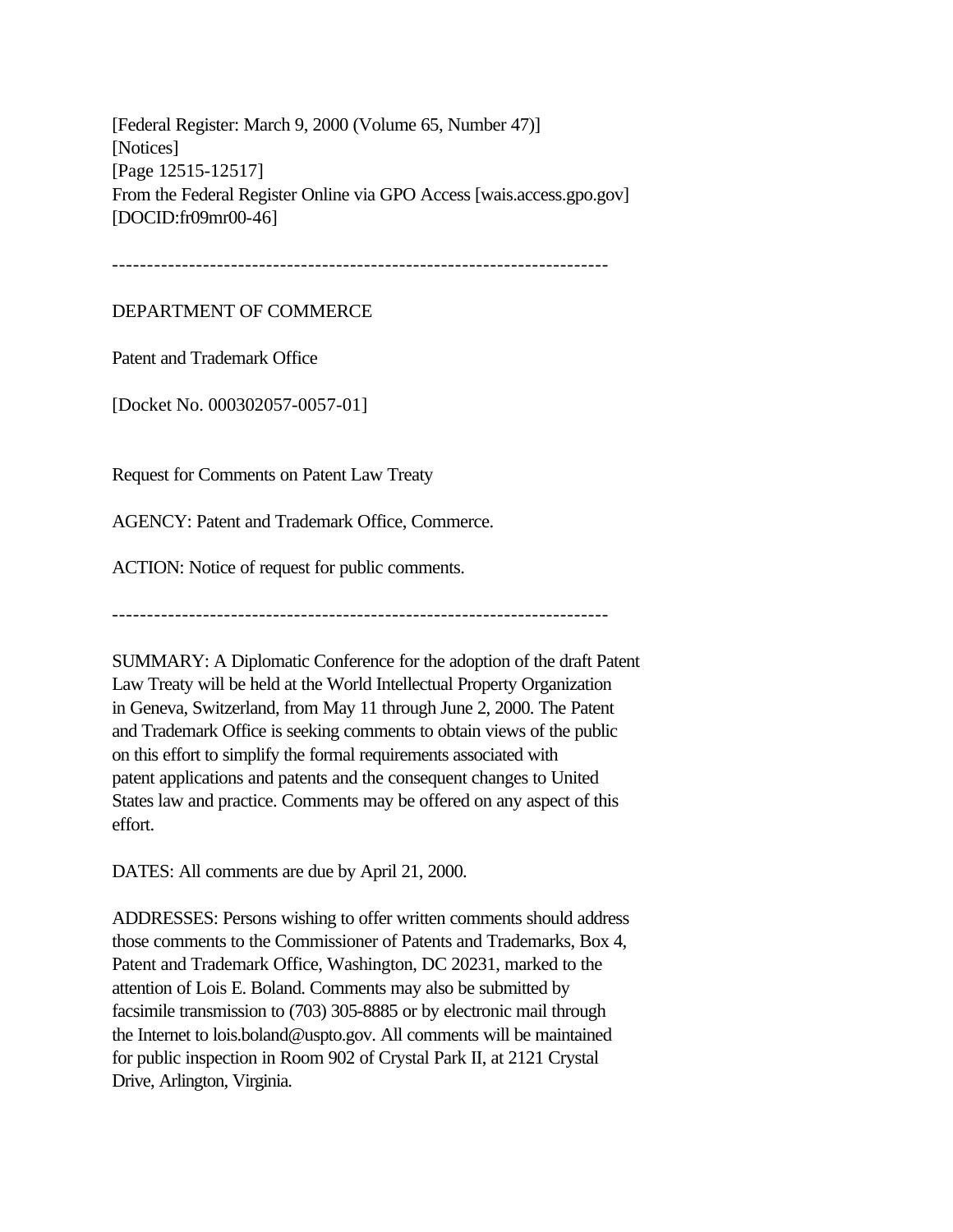FOR FURTHER INFORMATION CONTACT: Lois E. Boland by telephone at (703) 305-9300, by fax at (703) 305-8885 or by mail marked to her attention and addressed to Commissioner of Patents and Trademarks, Box 4, Washington, DC 20231.

## SUPPLEMENTARY INFORMATION:

## 1. Background

 Since 1995, the United States has been involved in an effort, carried out under the auspices of the World Intellectual Property Organization, to reduce the formal requirements associated with patent applications and patents in the different countries of the world. This effort has involved five sessions of the Committee of Experts on the Patent Law Treaty and three sessions of its successor, the Standing Committee on the Law of Patents. The objective of the meetings has been to develop a Basic Proposal, consisting of articles and regulations, which will

[[Page 12516]]

minimize the formal requirements associated with patent applications and patents. Upon adoption, these articles and rules will simplify the formal obligations and reduce associated costs for patent applicants and owners of patents in obtaining and preserving their rights in inventions in many countries of the world. The Diplomatic Conference to conclude this effort will take place in Geneva, Switzerland, from May 11 through June 2, 2000.

 The texts of the Basic Proposal, notes on the Basic Proposal and other documents relating to the Diplomatic Conference are available via WIPO's web site for the Standing Committee on the Law of Patents at http://www.wipo.int/scp.

 The United States Patent and Trademark Office (USPTO), leading the negotiations for the United States, is interested in assessing support for the effort and in obtaining comprehensive comments on the particulars of the Basic Proposal. Prior to the previous meetings of the Standing Committee and its predecessor, the Committee of Experts, the USPTO informally solicited and received comments on the thencurrent drafts of the articles, rules and notes. Additionally, on October 22, 1997, before the fifth session of the Committee of Experts, the USPTO formally solicited comments on the effort via a Federal Register notice. 62 FR 54836. In light of the upcoming conclusion of this effort, the USPTO desires to ensure that the text of the Basic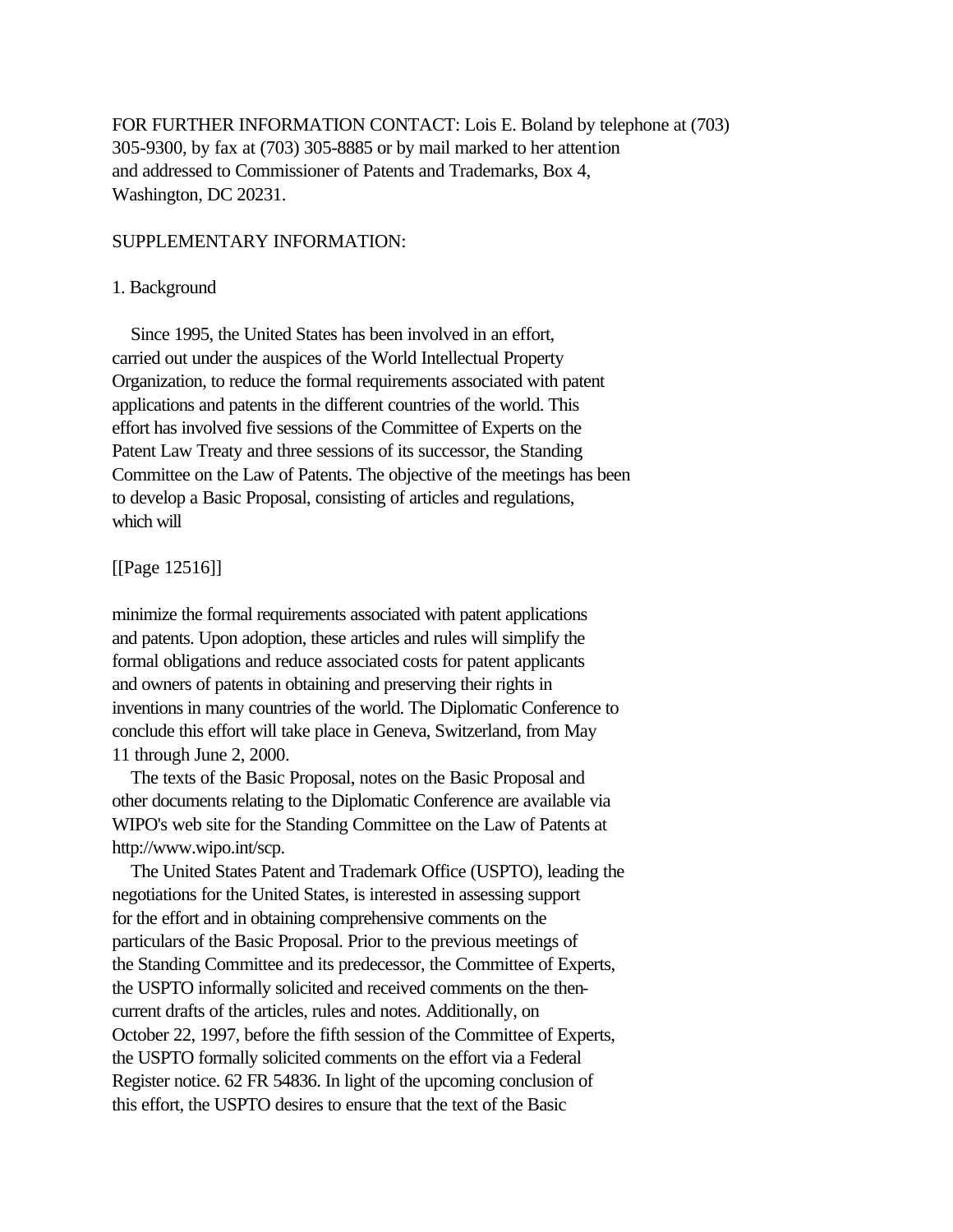Proposal for the Treaty is disseminated as widely as possible and that the opportunity to provide comments is correspondingly comprehensive.

 Written comments may be offered on any aspect of the Basic Proposal, notes or expected implementation in the United States or elsewhere. Comments are also solicited on the expected benefits to patent applicants and patentees throughout the world of the conclusion and implementation of this Treaty. Comments are also welcome on the following specific issues:

--The substantive and ``form or contents'' distinctions made in Articles 2 and 6, respectively, that serve to define the freedom of Contracting Parties to impose requirements relating to patent applications and patents;

--The filing date provision in Article 5 and the effect of the ``no later than'' clause, included in brackets in the Basic Proposal, on the ability of Contracting Parties to be more liberal both for basic filing date issues in Article 5(1) and for missing part-type issues in Article 5(6);

--The reference filing provision in Article 5(7);

--The evidentiary limitation imposed upon Contracting Parties in Article 6(6);

--The exemptions from the ability of a Contracting Party to mandate representation before the Office of that Contracting Party in Article 7(2) and Rule 7(1), with particular reference to the bracketed provisions;

--The application of Article 12 and related Regulations to pending applications and to patents in force on the date the Treaty binds a Contracting Party even where the failure to comply with a time limit occurred prior to that date, as set forth in the bracketed language in Article  $21(1)(a)$ ; and

--The exceptions available to Contracting Parties for Article 11-- Relief in Respect of Time Limits and Article 12--Reinstatement of Rights found in Rule 12(5) and Rule 13(3), respectively.

2. Brief Summary of the Draft Treaty

 The Basic Proposal consists of a draft of the Patent Law Treaty (PT/DC/3) and a draft of the Regulations under the Patent Law Treaty (PT/DC/4). Bracketed text, other than for paragraph headings, is not part of the Basic Proposal; it is included in the Basic Proposal for convenience and as an indication of issues for which resolution is expected at the Diplomatic Conference. Explanatory notes on the provisions of the draft Treaty and Regulations are contained in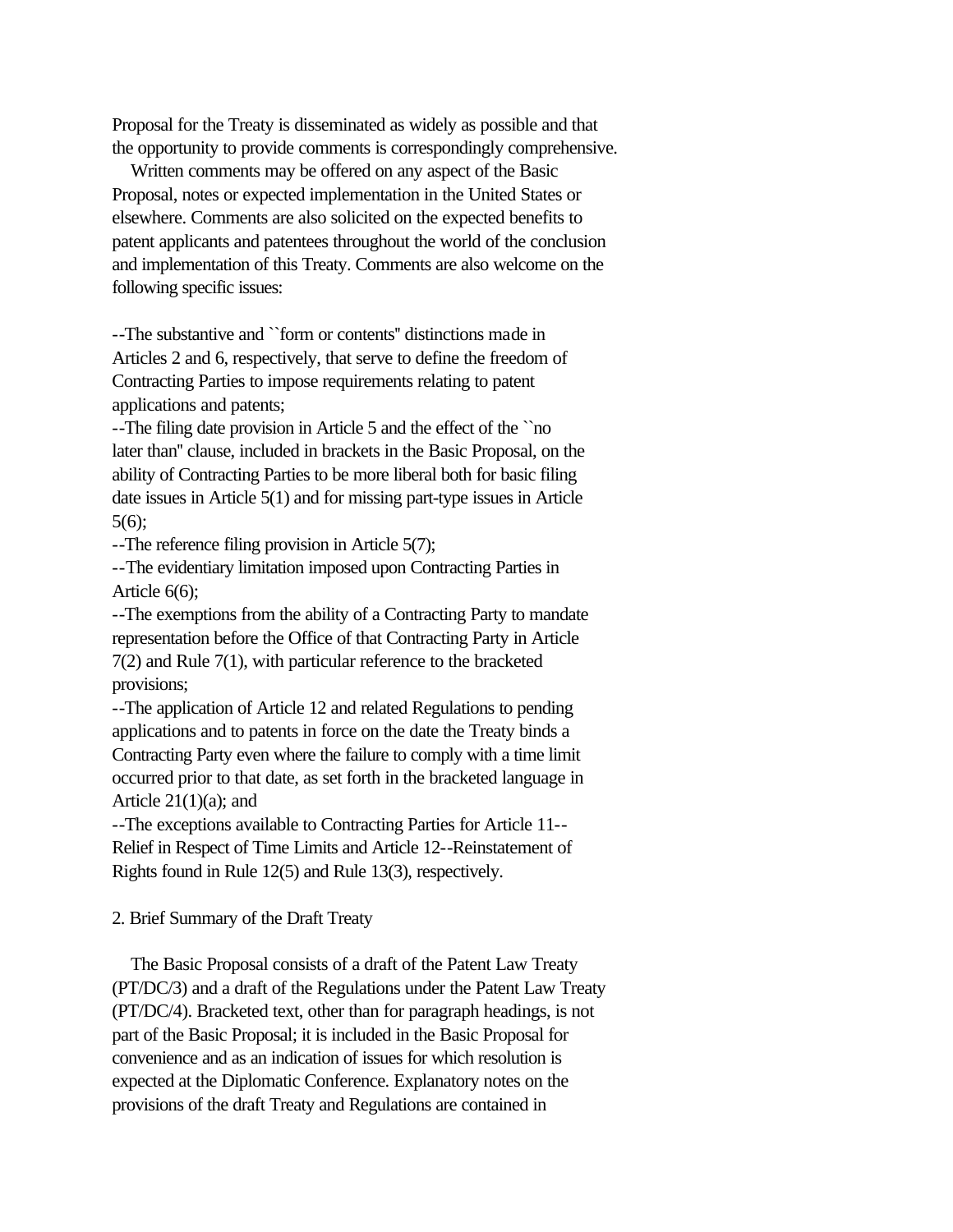document PT/DC/5. While the notes are not part of the Basic Proposal, they will be published by WIPO with the text of the Treaty upon adoption of the Treaty. The text of the Basic Proposal includes 26 articles and 21 rules. A brief summary of selected articles and significant associated rules follows. To the extent that a given article is not summarized, it is considered to be self-explanatory. Insofar as this effort is focused upon and limited to formal matters associated with patent applications and patents, the USPTO expects that, upon implementation, changes to our patent law would be minimal. However, to the extent the need for any such change has been identified for a given draft article or rule, it is noted below. This discussion is intended, only, to highlight various articles and rules; it is not intended as a comprehensive treatment of the draft texts. The draft texts should be consulted for a complete understanding of the effort that is under way.

 Article 1--Abbreviated Expressions--This article provides definitions for terms used throughout the text of the draft articles and rules.

 Article 2--General Principles--Paragraphs (1) and (2) of this article are included for the avoidance of doubt. With regard to paragraph (1), it should be noted that the flexibility of a Contracting Party is limited in the context of Article 5, the filing date provision. Paragraph (2) is important to emphasize that the Treaty and regulations cannot be construed to limit the freedom of Contracting Parties concerning substantive law relating to patents. This latter issue also arises in the context of Article 6 where the ``form or contents'' requirements of the Patent Cooperation Treaty are, except as otherwise provided in the Treaty and regulations, incorporated as the maximum formal or non-substantive, requirements to which a Contracting Party may require compliance.

 Article 3--Applications and Patents to Which the Treaty Applies-- This article defines the scope of the Treaty by virtue of the types of applications and patents that are encompassed by its terms. As mentioned above, the issue of the application of the Treaty to existing applications and patents, covered in Article 21, should also be noted, especially concerning the bracketed provision in Article 21(1)(b).

 Article 4--National Security--This article preserves the right of Contracting Parties to apply measures deemed necessary for the preservation of national security. A similar provision appears in PCT Article 27(8).

 Article 5--Filing Date--This article is viewed by the United States as one of the more important features of the Basic Proposal. It mandates that a Contracting Party must provide a filing date for an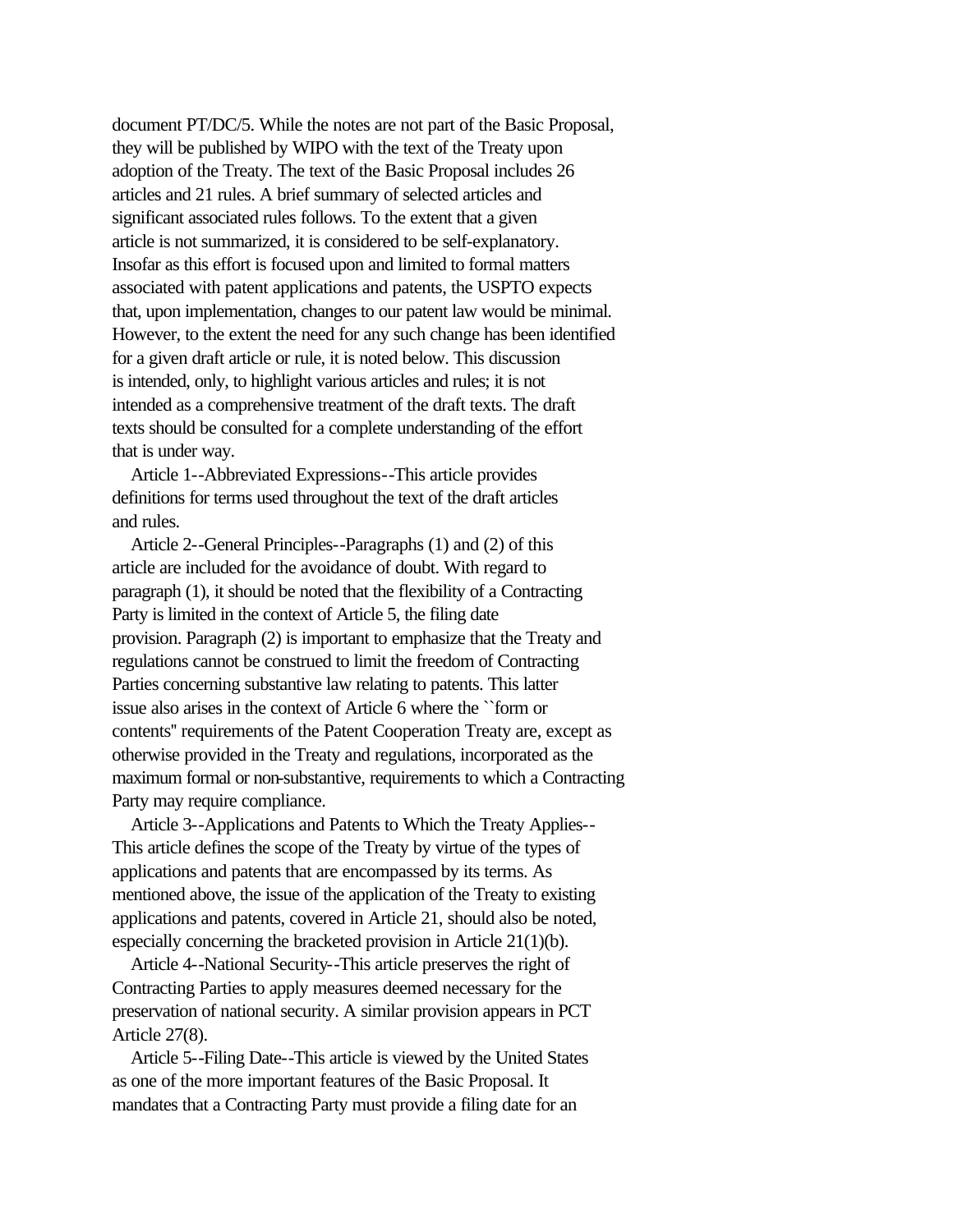application as of the date on which its Office has received the following elements:

 (i) An indication that submitted elements are intended to be an application;

 (ii) Indications allowing the identity of the applicant to be established or allowing the applicant to be contacted; and

(iii) A description.

 This filing date requirement is fairly minimal and would greatly simplify the conditions imposed upon the grant of filing dates to patent applications throughout the world. Note that this article would mandate the acceptance, for filing date purposes, of patent applications in any language, subject to the furnishing of later translations. The USPTO has supported this article, with the knowledge that our claim requirement, for filing date purposes, in section 111(a) of title 35, United States

[[Page 12517]]

Code, would have to be deleted. Note that such a requirement is not included for provisional applications filed under section 111(b) of title 35, United States Code. The United States has also supported the retention of the bracketed phrase ``no later than'' throughout this article as it will provide Offices needed flexibility on filing date and missing part issues.

 Article 6--Application--This article is another of the more important features of this effort. It mandates that no Contracting Party may impose any requirement relating to the form or contents of an application which is different from or additional to any requirement applicable under the Patent Cooperation Treaty (PCT) in respect of international applications or those requirements relating to form or contents, compliance with which may be required once national processing has begun. In essence, this article states that, except as otherwise provided, if an applicant submits an application to a national office that complies with the requirements of the PCT, that national office can impose no different or additional form or contents requirements on that national application. Of course, as Article 2(1) makes clear, Contracting Parties would be free to impose requirements that are more favorable, from an applicant's perspective, than this Treaty or the PCT. Of note, the incorporation of the ``form or contents'' requirements from the PCT into this article would mandate the application of the PCT unity of invention standard for all national applications. The USPTO has taken exception to this view insofar as unity of invention is considered to be a substantive matter that is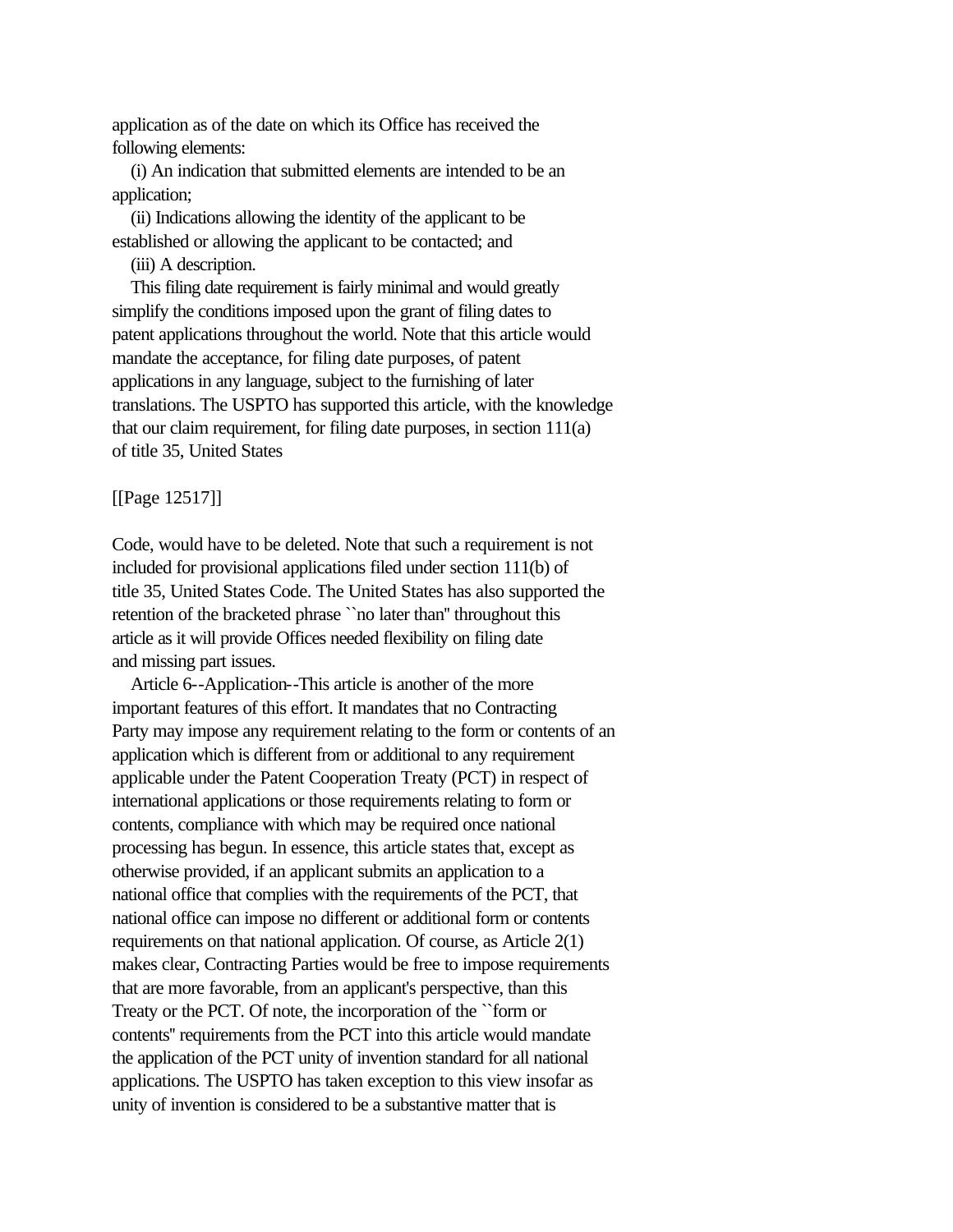outside the scope of this effort. Nevertheless, Article 22(1) would permit the United States to take a reservation on this issue.

 Article 7--Representation--This article addresses requirements regarding representation, mandatory representation and appointment of representatives. Importantly, Article 7(2) provides that Contracting Parties may not mandate representation for filing date purposes, for the payment of maintenance fees or notifications relating thereto. Certain bracketed provisions are also included that would have the effect, if adopted, of expanding the exceptions to mandatory representation, including: any procedure referred to in the filing date provision (Article 5), the payment of fees, the filing of translations and any other procedure as prescribed in the regulations. The United States has consistently supported maximizing the exceptions in this article and Rule 7(1).

 Article 8--Communications; Addresses--This article provides the basis upon which Contracting Parties may impose requirements relating to the form, format and means of filing of communications. Note that paragraph (1)(d) mandates that Contracting Parties must, even if they eventually and exclusively adopt electronic filing, accept the filing of communications on paper for the purpose of complying with a time limit. This article also addresses signature issues in paragraph (4). Note Rules 8 through 11 for details regarding these issues.

 Article 9--Notifications--This article allocates burdens relating to the sufficiency of notification and the provision of contact information among Contracting Parties and prospective recipients of notifications.

 Article 10--Validity of Patent; Revocation--This article, in paragraph (1), mandates that once a patent has been granted, it may not be revoked or invalidated on the ground of non-compliance with certain formal requirements enunciated in Article 6. In paragraph (2), the obligation to provide at least one opportunity to make observations on intended revocation or invalidation is mandated.

 Article 11--Relief in Respect of Time Limits--This article, with Rule 12, requires that the Offices of all Contracting Parties must provide either extensions of time limits (similar to practices in the USPTO under 37 CFR 1.136) or continued processing (similar to practices provided for in the context of the European Patent Convention) for time limits fixed by the Office. This article and the associated rule do not necessarily apply to time limits that are not fixed by the Office, in particular, time limits set by national law. The possible exceptions to the requirements of this article that are set forth in Rule 12(5) should be noted.

Article 12--Re-instatement of Rights After a Finding of Due Care or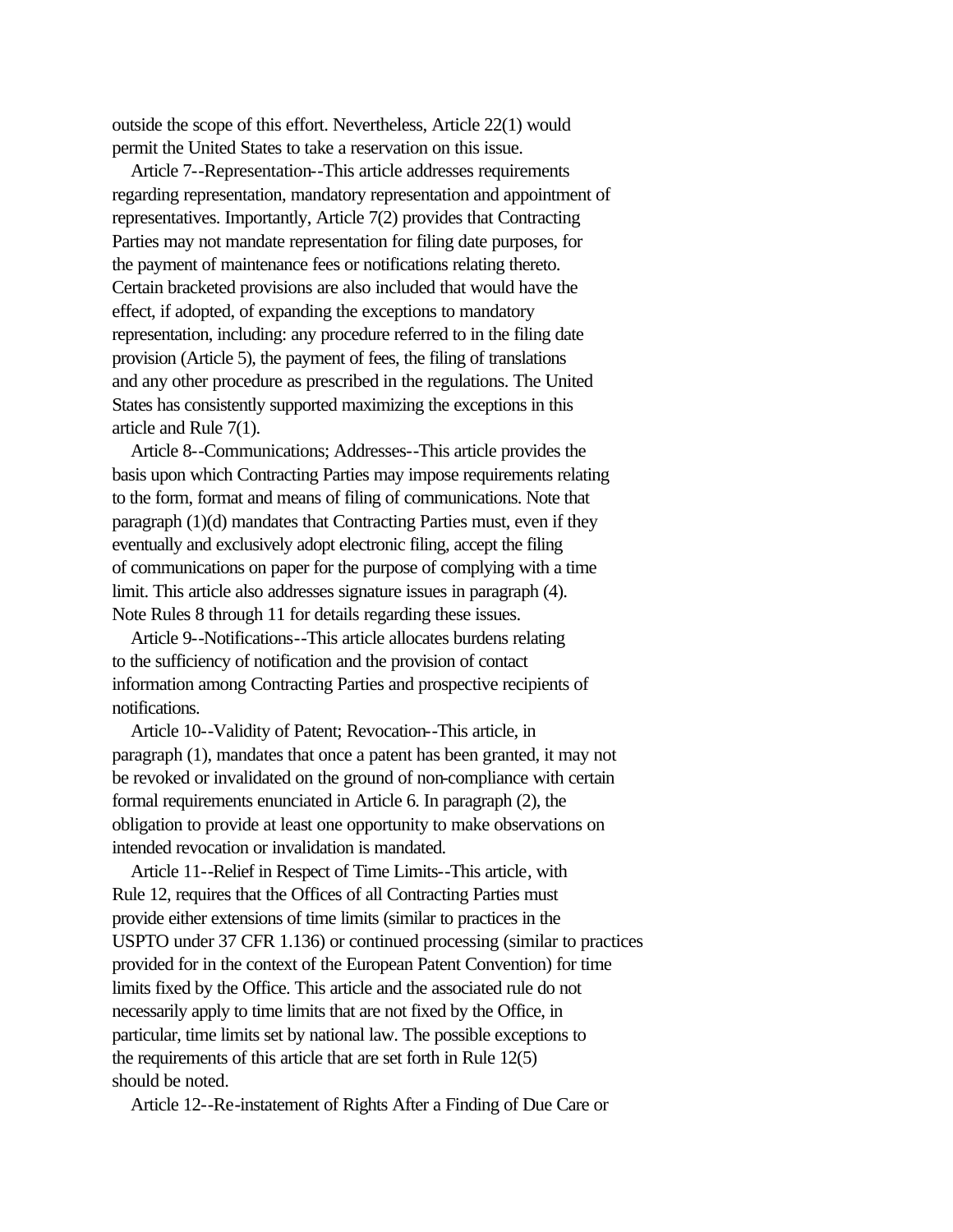Unintentionality by the Office--This article, with Rule 13, requires that all Contracting Parties must provide for the re-instatement of rights where an applicant or owner has failed to comply with a time limit and that failure has the direct consequence of causing a loss of rights with respect to an application or patent. In the United States, the practice that is embraced by this article is found in our revival procedures under 37 CFR 1.137. The possible exceptions to the requirements of this article that are set forth in Rule 13(3) should be noted.

 Article 13--Correction or Addition of Priority Claim; Restoration of Priority Right--Paragraph (1) provides for the correction or addition of a priority claim to an earlier application where a subsequent application is timely filed. Paragraph (2) provides for the restoration of the priority right where a subsequent application is filed after the expiration of the priority period. The United States currently permits correction and late claiming of priority and supports the concept of accepting the delayed filing of a subsequent application. The acceptance of delayed filing of a subsequent application would require an amendment to section 119 of title 35, United States Code.

 Article 14--Regulations--This article provides a basis for all matters which the Treaty expressly provides as being ``prescribed in the Regulations,'' for details useful in the implementation of the Treaty and for administrative requirements, matters or procedures. The article also provides a basis for the rules relating to recordation of change in name or address, recordation of change in applicant or owner, recordation of a licensing agreement or security interest and correction of a mistake. There are no longer article provisions for these matters as the level of detail contained in the former articles was considered more appropriate for the rules. This article also provides a basis for certain administrative matters relating to the amendment of the rules, requirement of unanimity and resolution of conflicts between the Treaty and the regulations.

 Articles 15 through 26, and associated Rules--These articles are considered the Administrative and Final provisions of the Treaty and are, for the most part, self-explanatory. Many of the provisions are modeled after those employed in other recently adopted treaties such as the Geneva Act of the Hague Agreement, the Trademark Law Treaty, the WIPO Copyright Treaty and the WIPO Performances and Phonograms Treaty. Article 21 should be noted, including the bracketed provision in paragraph (1)(b), as it relates to the application of the Treaty to existing applications and patents. Rule 21 should be noted as it relates to the requirement of unanimity for amending certain rules